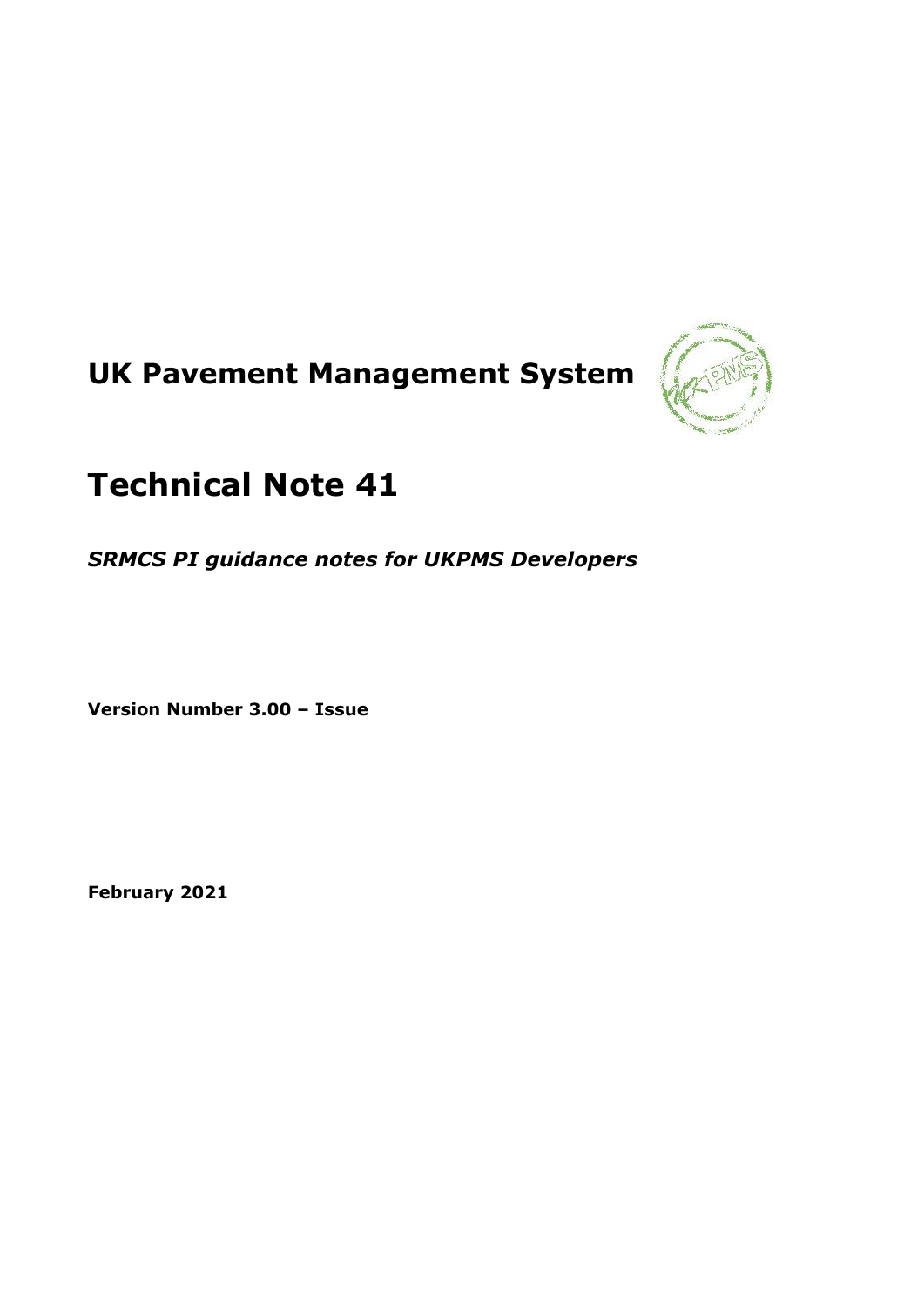

### **Document Information**

| <b>Title (Sub Title)</b> | Technical Note 41                                             |
|--------------------------|---------------------------------------------------------------|
|                          | SMRCS PI guidance notes for UKPMS Developers                  |
| <b>Author</b>            | Ro Cartwright, Mike Gibb & Chris Spong                        |
| <b>Description</b>       | This Technical Note provides guidance for UKPMS Developers to |
|                          | allow them to produce the SRMCS PI.                           |

#### **Document History**

| <b>Version</b><br>No. | <b>Status</b> | Author     | <b>Date</b> | <b>Changes from Previous Version</b>                |
|-----------------------|---------------|------------|-------------|-----------------------------------------------------|
| 0.01                  | Draft         | JMG        | 19.06.13    | First draft based on 2012/13 version but revised to |
|                       |               |            |             | remove date specific references so that the         |
|                       |               |            |             | Technical Note applies to any year from 2013/14     |
|                       |               |            |             | onwards until further notice.                       |
| 0.02                  | Draft         | <b>RAC</b> | 04.07.13    | Transferred to new template.                        |
| 0.03                  | Draft         | <b>RAC</b> | 09.07.13    | Revised following review by JMG.                    |
| 0.04                  | Draft         | <b>RAC</b> | 25,07.13    | Incorporating minor comments by GF                  |
| 1.00                  | Issue         | <b>RAC</b> | 25.07.13    | Ratified by Graeme Ferguson for SCOTS               |
| 1.01                  | Draft         | <b>RAC</b> | 08.01.19    | The website references have been updated            |
|                       |               |            |             | Clarification has been added to explain why colours |
|                       |               |            |             | have been used in the example report.               |
| 1.02                  | Draft         | <b>RAC</b> | 18.01.19    | Reviewed by CCS                                     |
| 2.00                  | Issue         | <b>RAC</b> | 11.02.19    | Ratified by Graeme Ferguson for SCOTS               |
| 2.01                  | Draft         | <b>RAC</b> | 02.02.21    | Draft based on version 2.00 but revised as follows: |
|                       |               |            |             | Website references updated                          |
| 2.02                  | Draft         | <b>RAC</b> | 10.02.21    | Reviewed by CCS                                     |
| 3.00                  | Issue         | <b>RAC</b> | 18.02.21    | Ratified by Graeme Ferguson for SCOTS               |

#### **Document Owner**

The owner of this document is the Society of Chief Officers of Transportation in Scotland (SCOTS).

#### **Document Support**

Support for this document is provided by Linhay Consultancy Ltd and Hyperion Infrastructure Consultancy Ltd who can be contacted via [ukpms@hyperion-uk.com.](mailto:ukpms@hyperion-uk.com) These organisations have been appointed as the UKPMS system accreditors by the UK Roads Board.

This document can be found online on the [RCMG website.](https://www.ciht.org.uk/ukrlg-home/guidance/road-condition-information/data-management/uk-pavement-management-system-ukpms/)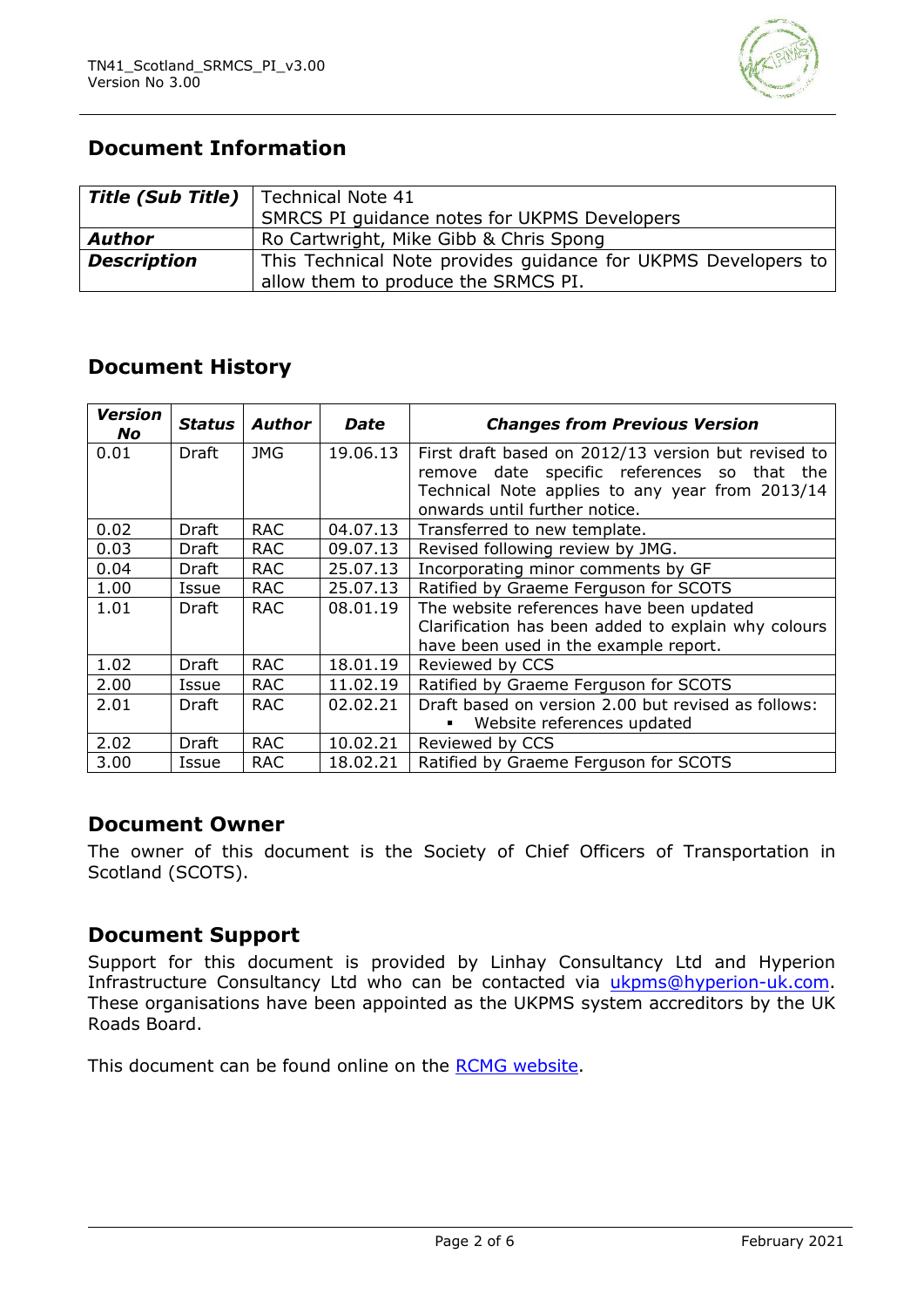

## **Introduction**

This Technical Note provides guidance for UKPMS Developers to allow them to produce the SRMCS PI report. It provides:

- **Changes since the last version**
- **Background Information** on survey coverage
- **Processing & Reporting Requirements** including an example report

### **Changes since last version**

The website references have been updated.

## **Background Information**

The Scottish PI is based on SCANNER data collected according to the road class as follows:

- **A Roads:** 100% in a single direction each year, with the direction reversed in the following year.
- **B & C Roads:** Based on a 4 year cycle.
	- o Year 1: 50% in a single direction
	- o Year 2: The remaining 50% in a single direction
	- o Year 3: Repeat of Year 1, but in the opposite direction
	- $\circ$  Year 4: Repeat of Year 2, but in the opposite direction
- **Unclassified Roads:** 10% in a single direction each year.

### **Processing & Reporting Requirements**

The data are processed using the SCANNER Road Condition Indicator (RCI) with a specified weighting set. The RCI should use data from the previous 2 years for classified roads and for the previous 4 years for unclassified roads but in both cases the dates are entered by the user so as to allow some flexibility with the survey timetable.

The RCI results are calculated separately for rural/urban within each road class, and are then combined to give an overall result for each road class, a result for all urban roads and for all rural roads, and the statutory PI for the whole of the authority's road network.

#### **Notes:**

- *The road classification is fundamental to this report. It is important that this section attribute is populated accurately.*
- *The report excludes roundabouts. In general SCANNER data are not collected on roundabouts, but if such data are present, they should not be included in any of the figures on the report. Roundabouts are defined using the 'Road Type' section attribute.*
- *On occasion some of the SCANNER parameters used in the RCI calculation may be missing from individual subsections. Such subsections are still included in the report.*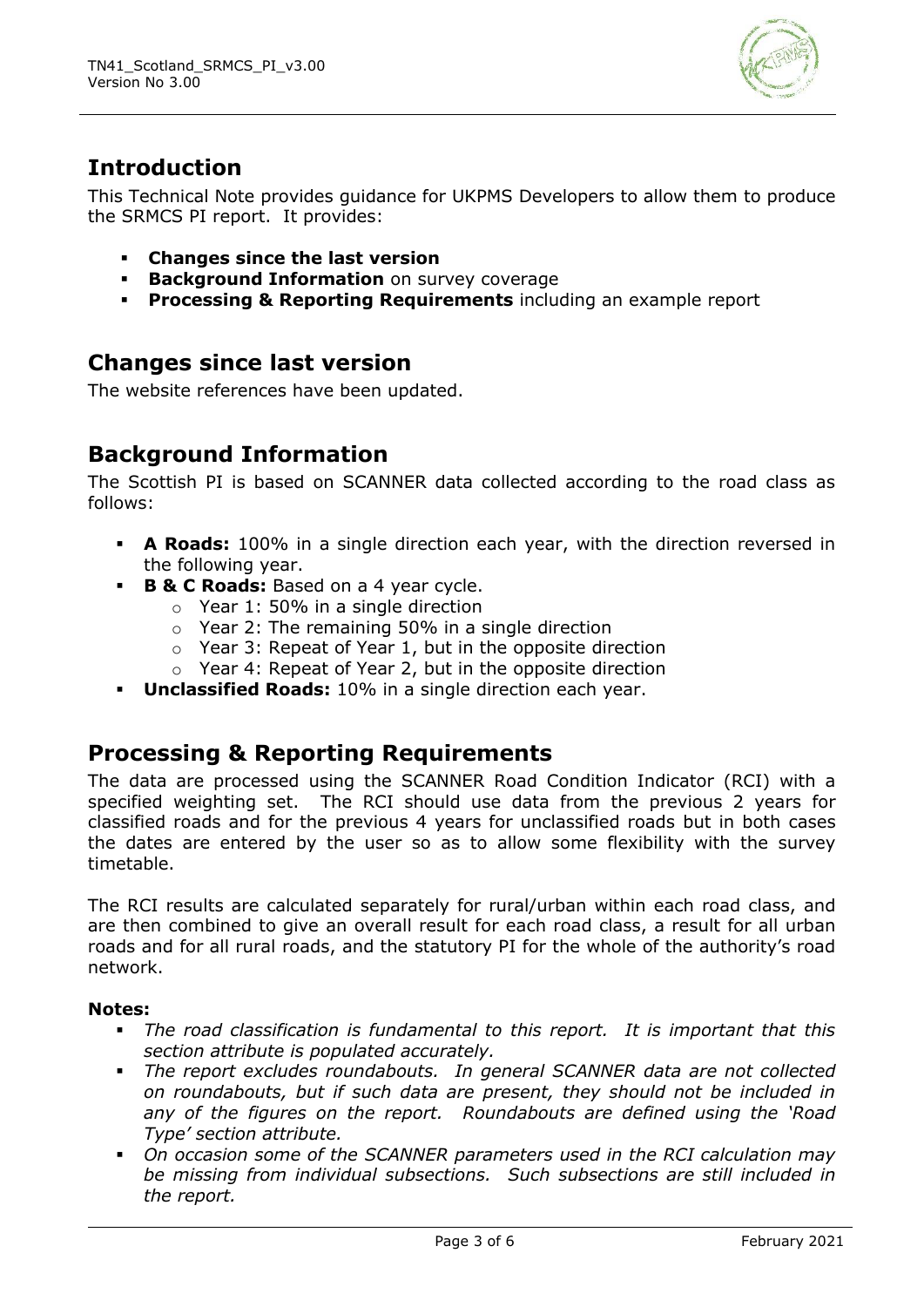

The combined results are obtained using a weighted average based on road length; the figures for the road lengths are obtained from outside UKPMS and are entered manually by the user.

As the example report below shows, results are provided for the Red, Amber and Green RCI categories but the final statutory PI is the sum of the Red & Amber and is given to 1 decimal place.

All lengths shown on the report are given in km to 3 decimal places and all percentages (other than the PI itself) are given to 2 decimal places.

In due course confidence limits will be desirable but as these are based on values for the bias and random error which are not yet available the requirements for confidence limits are not yet specified.

#### *Example Report*

The example report below uses fictitious data and is intended to show the data required and the way in which the various results are calculated. The information shown in italics (Local Authority, Run Time, UKPMS System & Version, Weighting Set Identifier and survey dates) is customised for each individual case.

Users of the report are encouraged to check the UKPMS System and Version on the [RCMG website](https://www.ciht.org.uk/ukrlg-home/guidance/road-condition-information/data-management/uk-pavement-management-system-ukpms/) to ensure that the version of the UKPMS system being used to produce the results is accredited to produce valid results for the SRMCS PI for the relevant year.

The figures are derived as follows:

- The Red, Amber and Green lengths (km) shown in black are obtained from the survey data via the RCI calculation.
- The coverage lengths (km) shown in dark blue are obtained by summing the Red, Amber and Green lengths across the row.
- The Network lengths (km) shown in black with a light turquoise background are entered manually by the user.
- The percentage figures shown in red are calculated from the Red (Amber or Green) length as a percentage of the coverage length.
- The percentage figures shown in pink are calculated using the network length.
- The total lengths shown in blue are obtained by summing the relevant subcategories in the column.
- The figures with a light yellow background in the second table are obtained directly from the first table.
- The lengths shown in teal in the second table are obtained by multiplying the network length by the percentage.
- The SPI figure is obtained by summing the two figures (Red & Amber) shown in bold pink.

Note that the figures in black, on which the report is based, are given and used to 3 decimal places. Thereafter full accuracy is used in the calculation of the other figures even though they are only reported to the specified number of decimal places. For example, the teal value calculated for the Red Urban A roads is calculated as:

 $(2.627 / 24.423) * 37.200 = 4.001$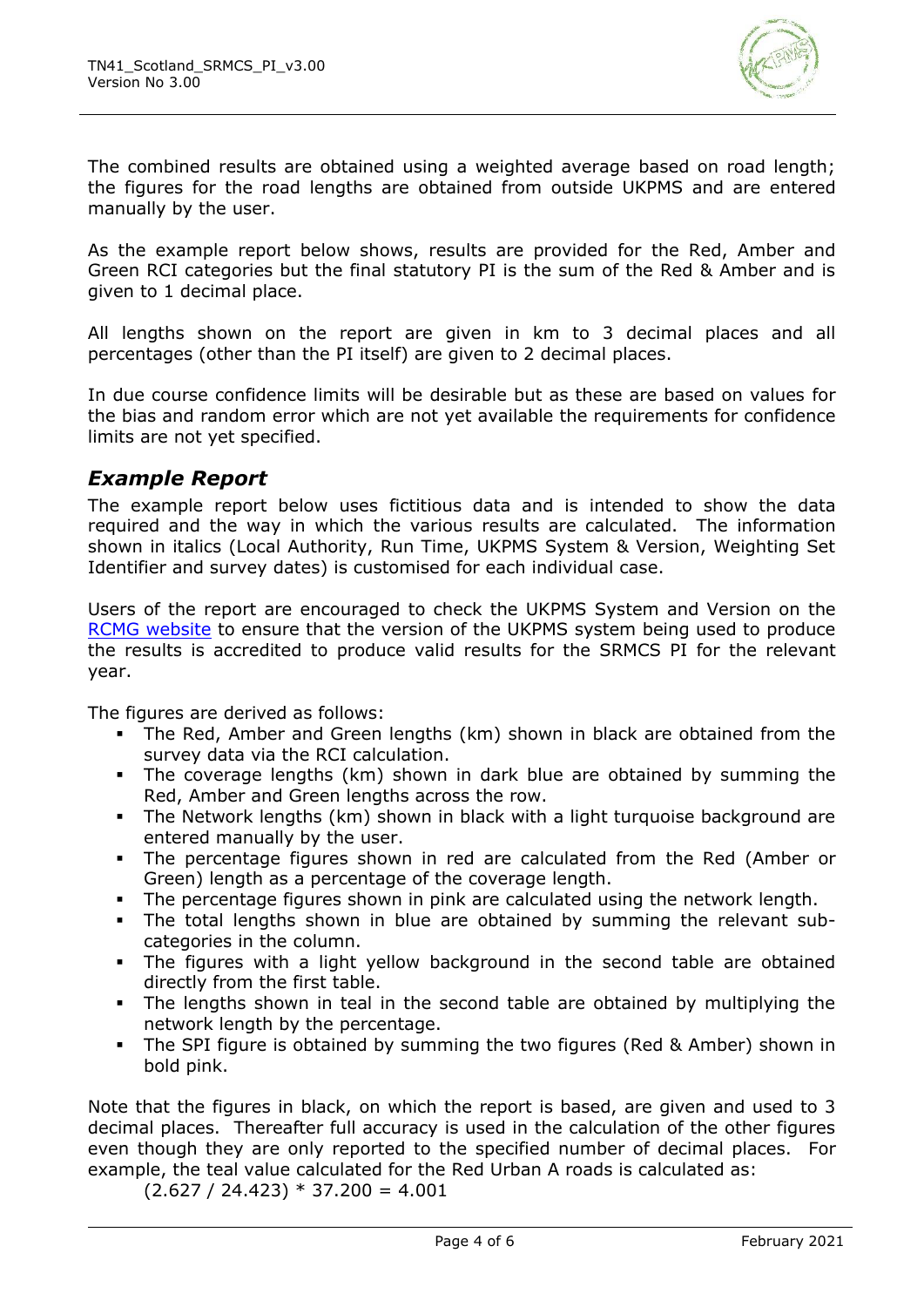

rather than as: 10.76% of 37.200 =  $4.003$ 

Colours have been used for the example report solely to facilitate the above explanation of how the various groups of figures are calculated. There is no intention (or requirement) for these colours to be used in the report produced by a UKPMS system.